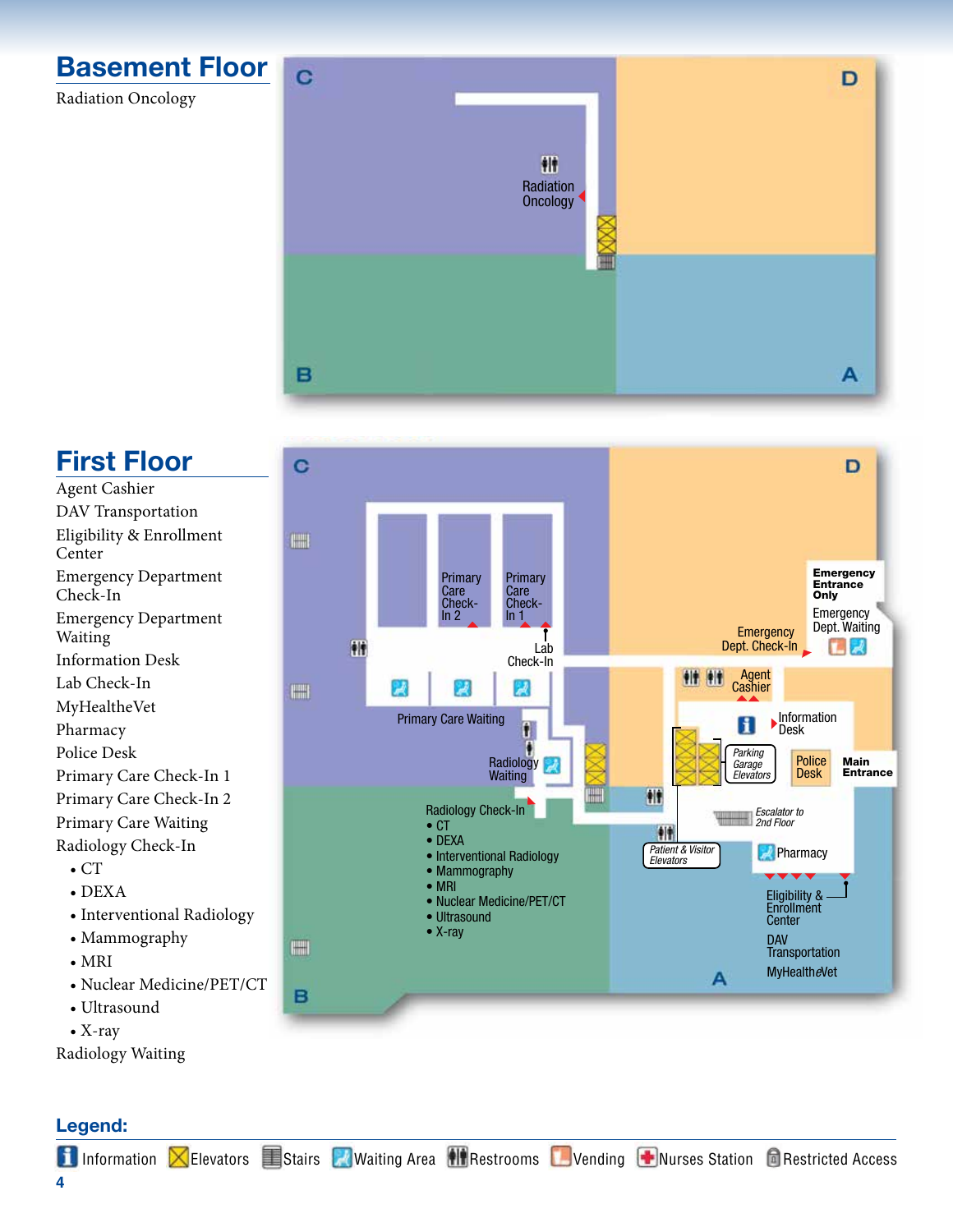

#### **Second Floor**

2nd Floor Clinic Check-In Audiology & Speech Pathology Auditorium Automated Teller Machine (ATM) Centralized Check-In Chapel Chaplain Service Coffee Shop Decedent Affairs Dental Clinic Dermatology Diabetes Dining Area Endocrinology ENT Eye Clinic Flow Center Food Court Occupational Therapy Oncology Optical Shop Patient Education Physical Therapy Police Service Retail Store Women's Health Clinic

## **Third Floor**

3A Inpatient Unit 3B Inpatient Unit GI Lab Multi-Purpose Room Pulmonary Release of Information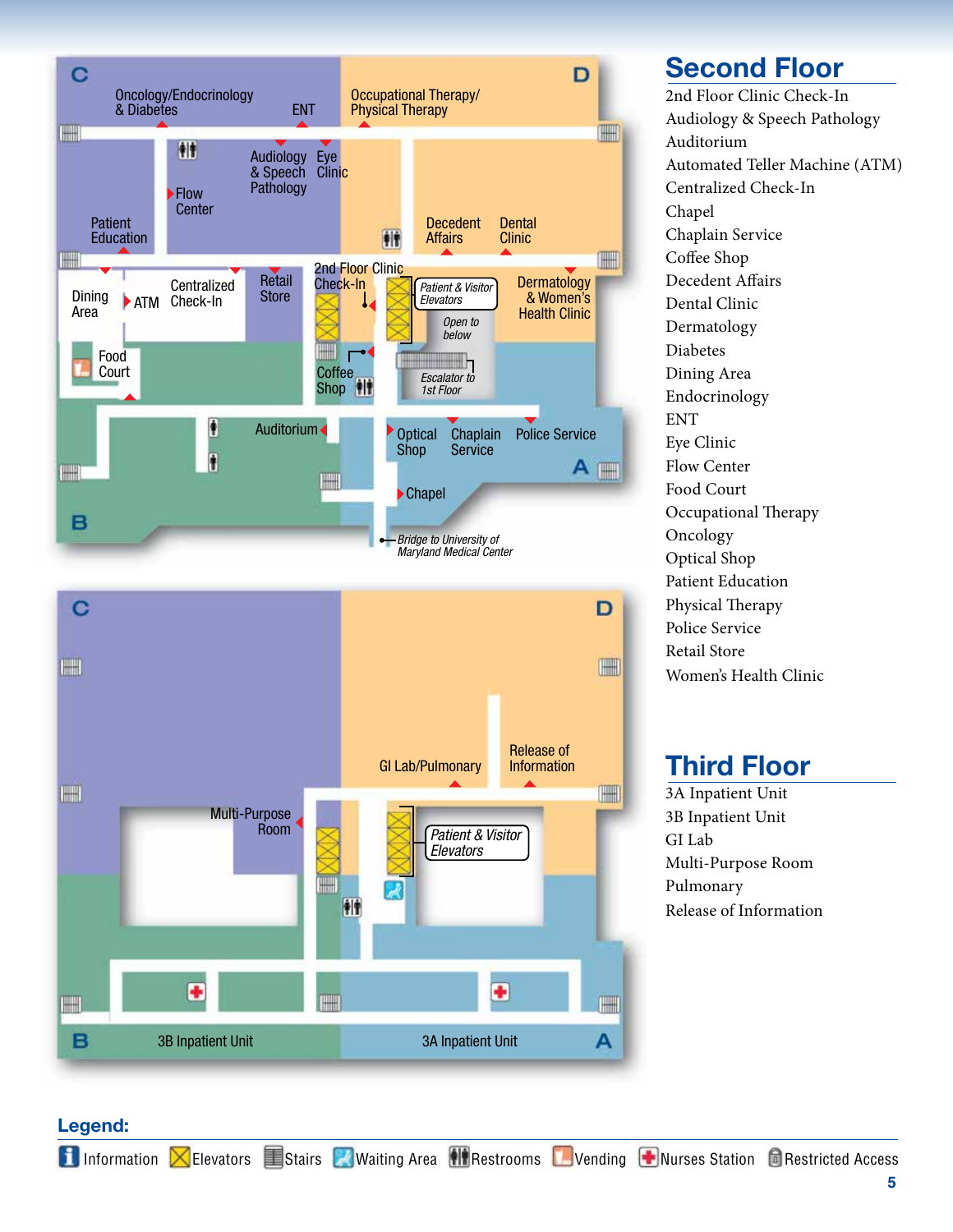# **Fourth Floor**

4A Clinic 4A Clinic Check-In 4B Clinic 4B Clinic Check-In Beneficiary Travel Cardiac Cath Lab Cardiology **CICU** Consumer Relations EKG MICU MICU/CICU Waiting Neurology Service Administration **Prosthetics** 

#### C D **MICU** III. **FILLER E** CICU MICU/CICU **Waiting** Cardiology/ Cardiac Cath Lab/ EKG **FILL** m **Beneficiary Travel Consumer** *Patient & Visitor* **Relations** *Elevators* **Prosthetics** W Ħ 4B Clinic 4A Clinic Check-In 4A Clinic4B Clinic F m Check-In B А Neurology Service Administration

## **Fifth Floor**

5A Clinic Check-In 5A Surgical Clinic 5A Surgical Clinic Waiting 5B Inpatient Unit Anesthesiology Pre-Op Hemodialysis Unit Medical Service Administration Operating Room (OR) Waiting Same Day Surgery Check-In **SICU** SICU Waiting Surgical Pre-Op Check-In Surgical Pre-Op Waiting Surgical Service Administration Vascular Lab Check-In



#### **Legend:**